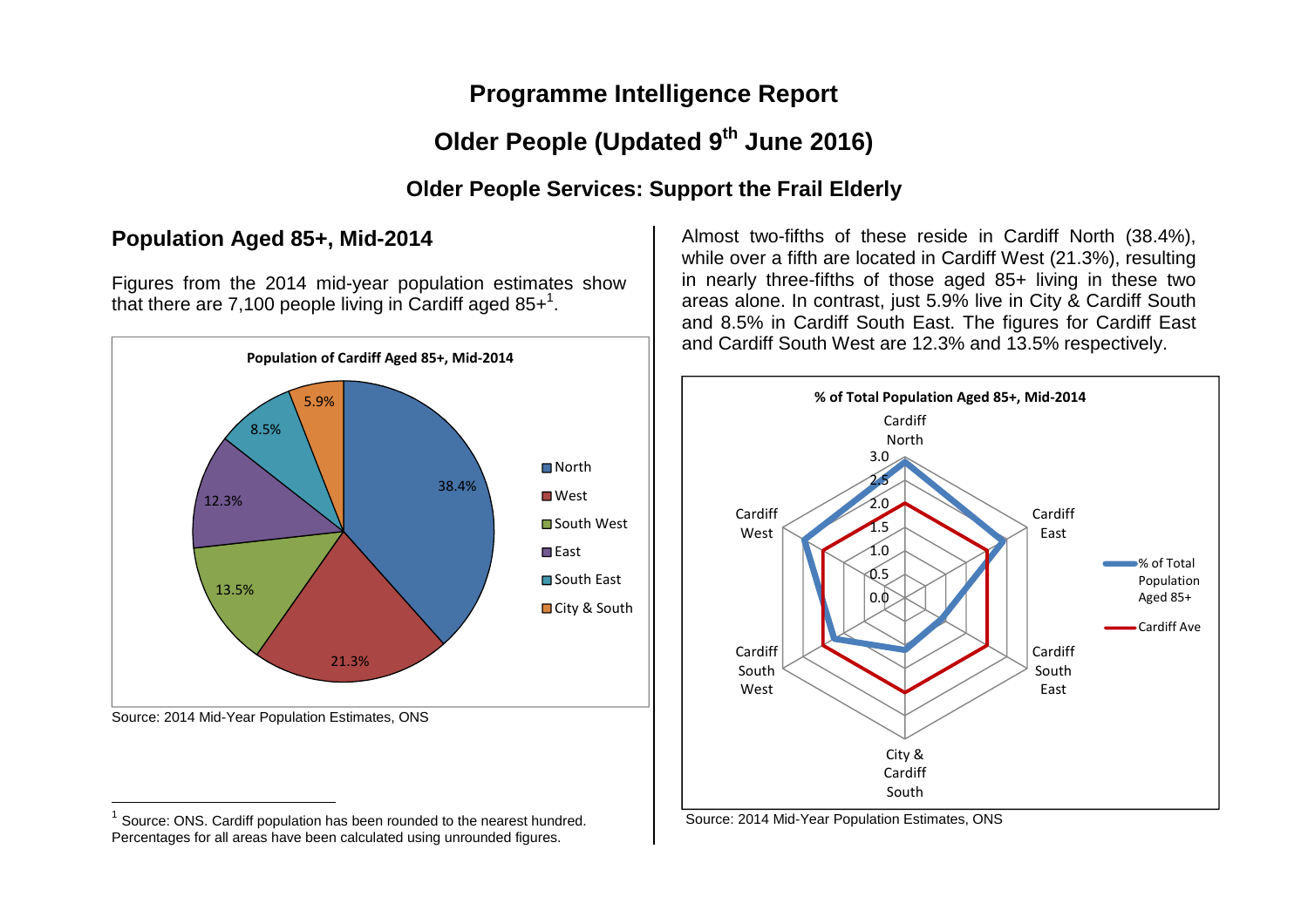In Cardiff, 2.0% of the total population are aged 85+. However, this figure varies more than three-fold across the neighbourhood partnership areas from just 0.9% in Cardiff South East to 2.9% in Cardiff North. Cardiff East (2.4%) and Cardiff West (2.5%) also both exceed the proportion for Cardiff as a whole, whereas City & Cardiff South's (1.1%) is only around half the city average. The percentage share for Cardiff South West (1.7%), meanwhile, is slightly below the Cardiff figure.

### **Change in Population Aged 85+, 2013-2014**



Source: 2013 & 2014 Mid-Year Population Estimates, ONS

The number of people aged 85+ in Cardiff increased by 2.0% between 2013 and 2014. However, once again there were large disparities across the city. Cardiff North (3.8%), Cardiff East (3.3%), City & Cardiff South (3.2%) and Cardiff West (2.6%) also saw increases, all of which exceeded the Cardiff rate of growth. However, in contrast, Cardiff South East (-4.1%) and Cardiff South West (-1.3%) both saw reductions.

### **Welsh Index of Multiple Deprivation 2014: Overall Deprivation**

The Welsh Index of Multiple Deprivation (WIMD) 2014, produced by the Welsh Government, is the official measure of relative deprivation for small areas in Wales. It contains eight separate domains (or kinds) of deprivation, as well as an Overall Composite Index. Wales is divided into 1,909 Lower-Layer Super Output Areas (LSOA) and deprivation ranks have been worked out for each of these areas: the most deprived LSOA is ranked 1, and the least deprived 1,909. One area has a higher deprivation rank than another if the proportion of people living there who are classed as deprived is higher.

In Cardiff, 14.2% of those aged 85+ (according to the 2014 mid-year population estimates) live in the 10% most overall deprived LSOAs in Wales (i.e. those ranked 1-191). However, this proportion varies greatly across the neighbourhood partnership areas. Almost two-fifths of the residents aged 85+ in both Cardiff South West (39.4%) and Cardiff East (36.7%), as well as around a third in Cardiff South East (32.3%), live in these most deprived areas; all of which are more than double the Cardiff average. In contrast, just 0.5% of Cardiff North's and 3.2% of Cardiff West's populations aged 85+ reside within these LSOAs. In City & Cardiff South this figure is 12.1%.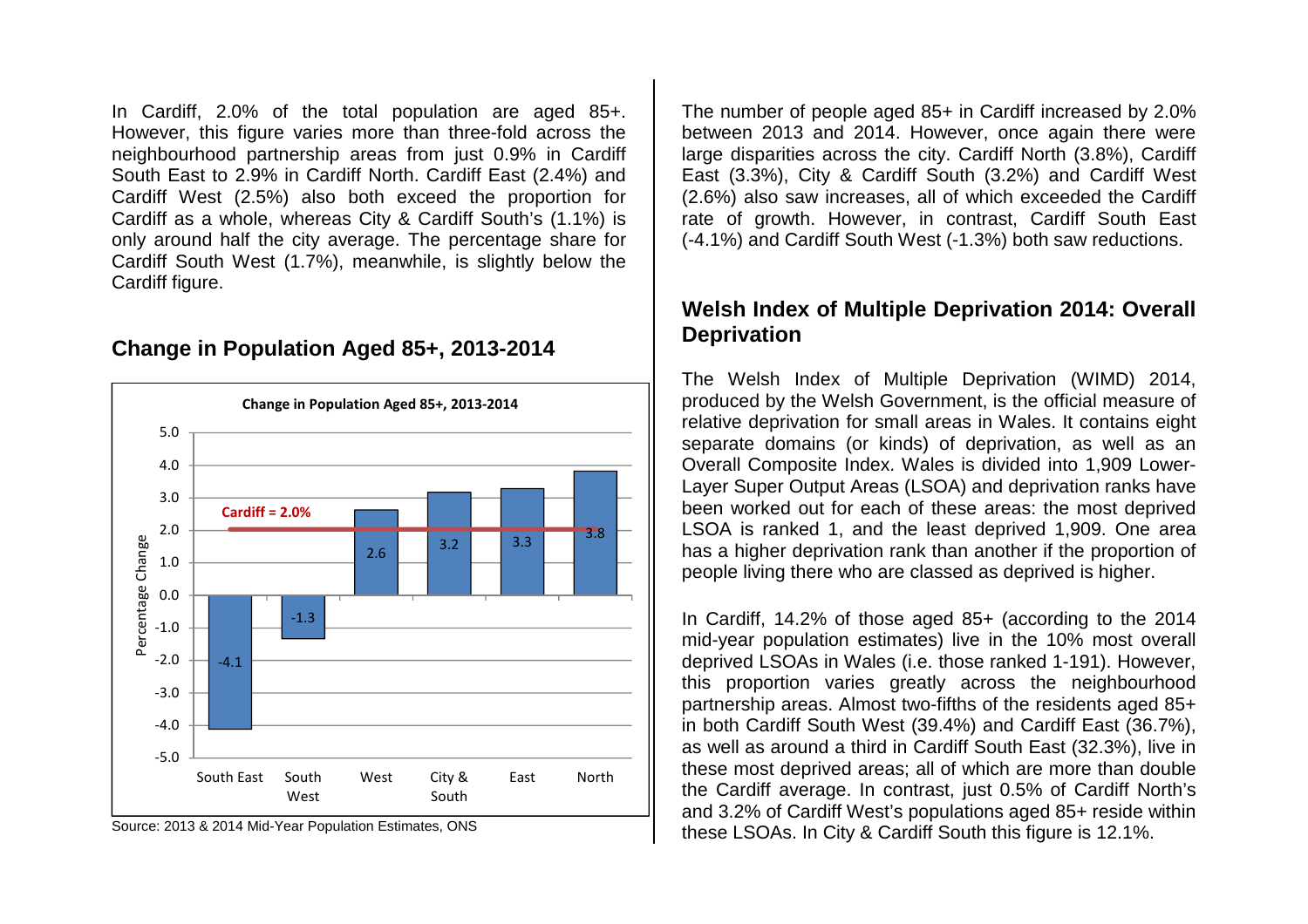

Source: WIMD 2014, Welsh Government / 2014 Mid-Year Population Estimates, ONS

When looking at those living within the 20% most overall deprived LSOAs in Wales (i.e. those ranked 1-382), it can be seen that almost a quarter (23.4%) of Cardiff's total population aged 85+ are located within these areas. The disparities across the city's neighbourhood partnership areas also become more apparent. Over two-thirds of those aged 85+ in City & Cardiff South (66.9%), and more than half of those in Cardiff East (53.1%), are based in these LSOAs. In addition, over two-fifths of residents aged 85+ in Cardiff South West (44.7%), and more than a third in Cardiff South East (36.6%) are found in these locations; all of which exceed the city average. In contrast, just 0.7% of Cardiff North's and 16.3% of Cardiff West's residents aged 85+ live in the 20% most overall deprived areas; well below the figure for Cardiff as a whole.

## **Welsh Health Survey, 2009-2012**

The reported health status and health-related lifestyle of adults aged 65+ is available from the combined 2009 to 2012 Welsh Health Surveys. The figures for Cardiff compare favourably with Wales in terms of those with fair/poor general health, those limited at all by a health problem/disability, the physical component score, and the proportions that are overweight/obese.

However, in contrast, Wales outperforms Cardiff with regards to those currently being treated for any illness, those limited a lot by a health problem/disability, the proportion of smokers, and the physical activity indicators. The latter of these are of most concern within the local authority with just 13% of those aged 65+ undertaking physical activity on 5+ days and 60% having no active days, compared to the national averages of 16% and 57% respectively.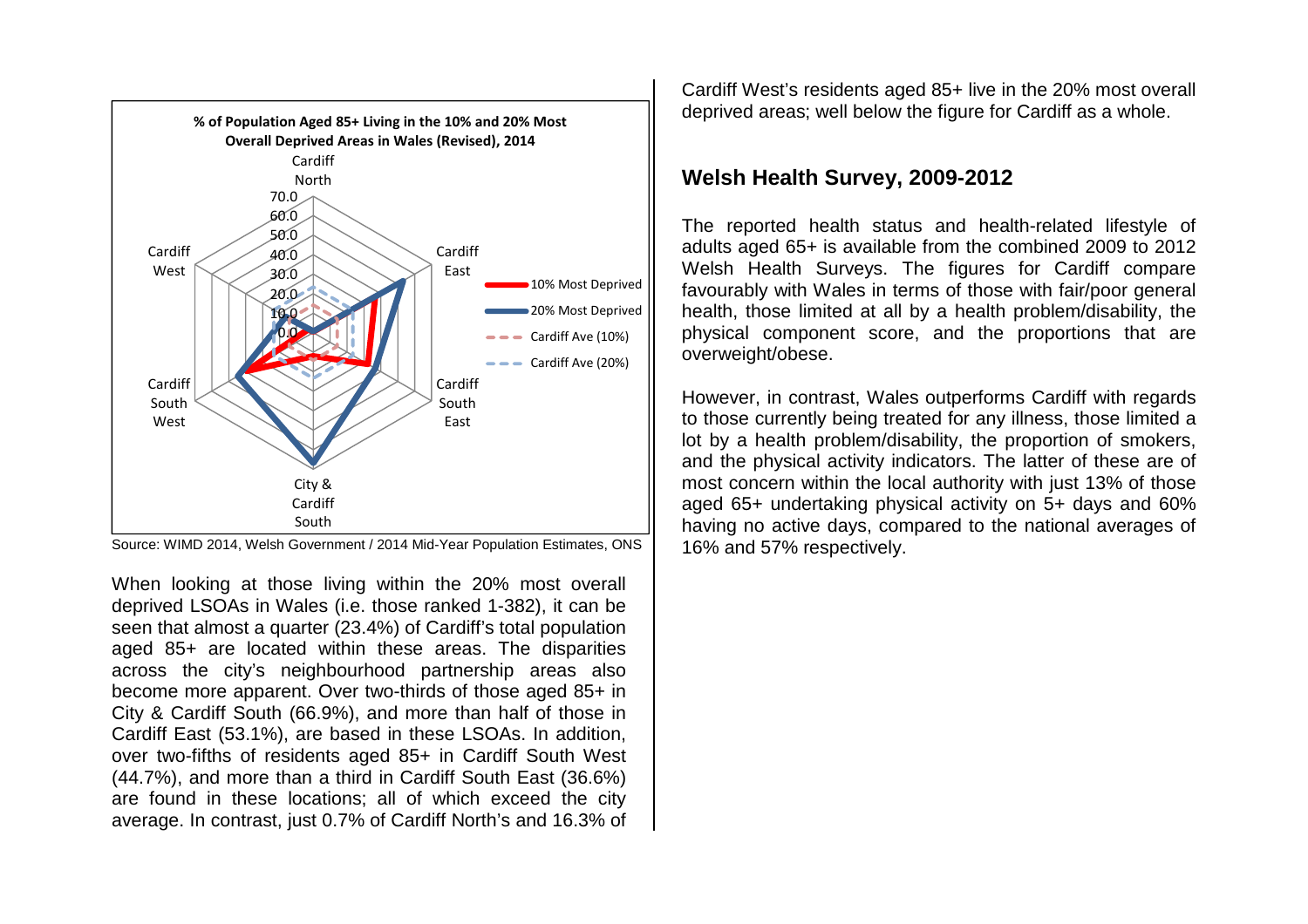#### **Reported Health Status and Health-Related Lifestyle of Adults Aged 65+, 2009-12**

|                                          | <b>Cardiff</b> | <b>Wales</b> |
|------------------------------------------|----------------|--------------|
| General health: fair / poor (%)          | 39             | 40           |
| Currently being treated for: any illness | 84             | 82           |
| $(\% )$                                  |                |              |
| Limited a lot by a health problem /      | 38             | 36           |
| disability (%)                           |                |              |
| Limited at all by a health problem /     | 63             | 65           |
| disability (%)                           |                |              |
| SF-36 Physical component summary         | 39.3           | 39.0         |
| score (mean) <sup>a</sup>                |                |              |
| SF-36 Mental component summary           | 50.8           | 50.8         |
| score (mean) <sup>a</sup>                |                |              |
| Smoker (%)                               | 11             | 12           |
| Consumption of alcohol: above            | 25             | 25           |
| guidelines (%) <sup>b</sup>              |                |              |
| Consumption of alcohol: binge (%)        | 10             | 10           |
| Consumption of fruit and vegetables:     | 36             | 36           |
| meets guidelines (%)                     |                |              |
| Exercise or physical activity: active on | 13             | 16           |
| 5+ days $(\%)^c$                         |                |              |
| Exercise or physical activity: no active | 60             | 57           |
| days $(\%)$                              |                |              |
| Overweight or obese (%)                  | 58             | 60           |
| Obese (%)                                | 18             | 20           |

Source: Welsh Health Survey 2009-2012

<sup>a</sup> Higher scores indicate better health or well-being a

<sup>b</sup> Men drinking more than 4 units, women more than 3 units

 $c$  At least 30 minutes of physical activity

### **Older People Indicators, 2012**

In 2012 the Public Health Wales Observatory published a series of older people indicators for each of the seven health board areas<sup>2</sup>. The Cardiff and Vale University Health Board report included the following health status information on morbidity and mortality for the Cardiff local authority area.

#### **Health Status (Morbidity), 2008-2010**

The proportion of persons aged 65+ being treated for selected conditions in Cardiff are very similar to the all-Wales figures. The only differences are for the heart condition and arthritis indicators, where the Cardiff percentage is slightly above that of Wales, and the mental illness category, where the local authority has the slightly lower figure.

#### **Welsh Health Survey results (observed) for selectedconditions, persons aged 65+, 2008-10**

| <b>Indicator</b>           | <b>Cardiff</b> | <b>Wales</b> |
|----------------------------|----------------|--------------|
| Currently treated for (%): |                |              |
| High blood pressure        | 51             | 51           |
| <b>Heart condition</b>     | 30             | 29           |
| Respiratory condition      | 22             | 22           |
| COPD (proxy)*              |                | 7            |
| <b>Mental illness</b>      | 9              | 10           |
| <b>Arthritis</b>           | 34             | 33           |
| Diabetes                   | 15             | 15           |

 Produced by Public Health Wales Observatory, using Welsh Health Survey data (WG)

 \* reports of currently being treated for emphysema and/or bronchitis is used as a proxy for COPD

 $<sup>2</sup>$  More information is available at</sup>

http://www.wales.nhs.uk/sitesplus/922/page/61604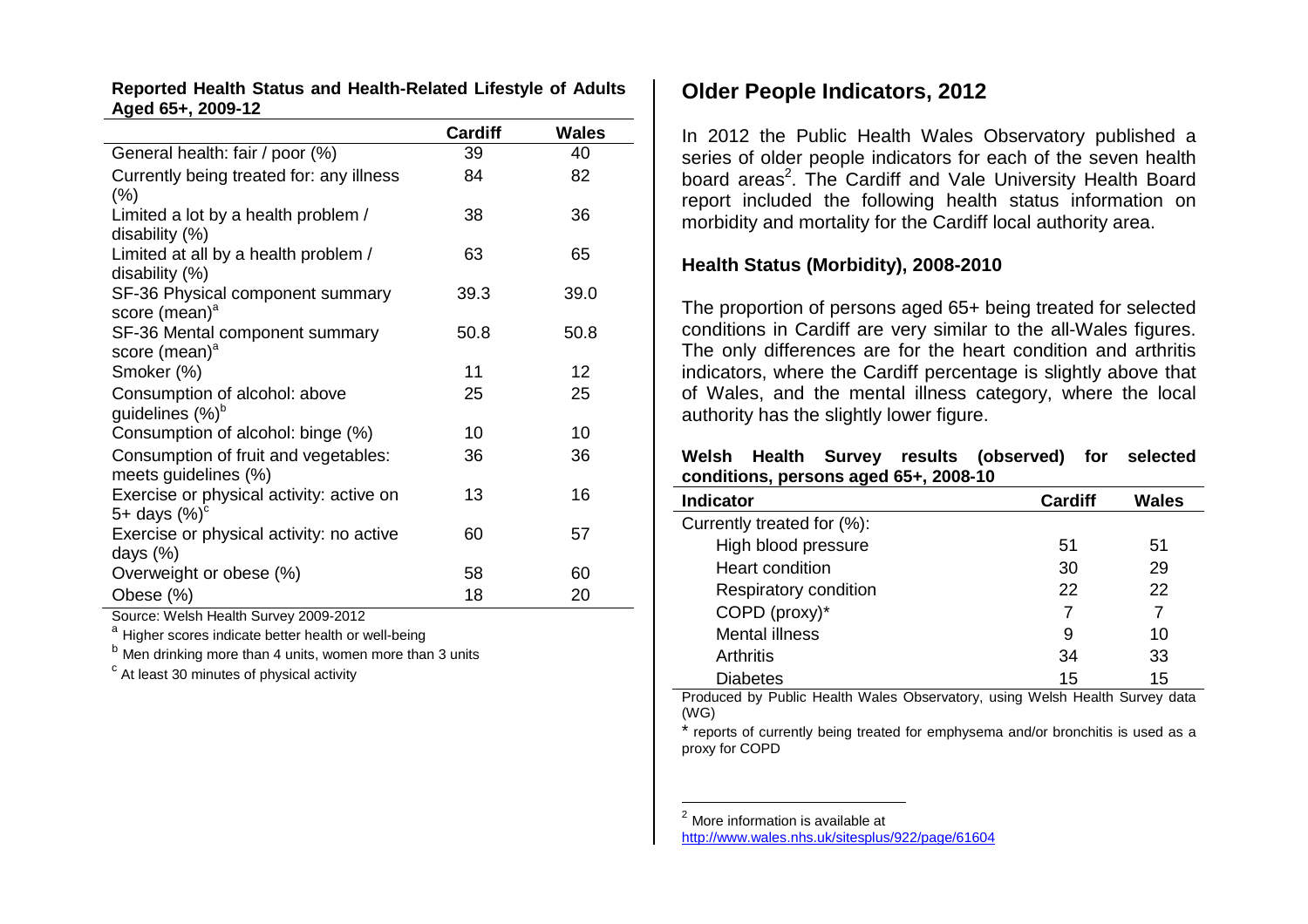#### **Health Status (Mortality), 2010**

The all-cause crude death rate (per 100,000 population) of those aged 65+ for Cardiff (4,801) exceeds that of Wales (4,663). Similarly, in terms of the underlying cause of death, the all cancer, all respiratory diseases, and all injuries rates are also greater within the local authority. However, the rate for all circulatory diseases is higher in Wales than in Cardiff.

#### **Age-specific rates (per 100,000 population) for selected underlying causes of death, persons aged 65+, 2010**

| Underlying cause of death       | <b>Cardiff</b> | <b>Wales</b> |
|---------------------------------|----------------|--------------|
| <b>All Causes</b>               | 4,801          | 4,663        |
| All Cancer                      | 1,247          | 1,188        |
| <b>Breast Cancer</b>            | 72             | 79           |
| Lung Cancer                     | 319            | 261          |
| Digestive Cancer                | 395            | 353          |
| <b>All Circulatory Diseases</b> | 1,532          | 1,653        |
| <b>CVD</b>                      | 498            | 466          |
| <b>CHD</b>                      | 621            | 735          |
| <b>All Respiratory Diseases</b> | 755            | 714          |
| <b>COPD</b>                     | 228            | 253          |
| All Injuries                    | 116            | 97           |
| Falls                           | 51             | 42           |

Produced by Public Health Wales Observatory, using ADDE & MYE (ONS)

## **Housing & Council Tax Benefit Claimants Aged 65+, December 2015**



Source: Housing & Neighbourhood Renewal, Cardiff Council / 2014 Mid-Year Population Estimates, ONS

In December 2015, more than a fifth (21.8%) of those aged 65+ in Cardiff were claiming Housing or Council Tax Benefits. In Cardiff South East this figure was as high as 37.0%, closely followed by City & Cardiff South (36.2%). Over three-tenths of those aged 65+ in both Cardiff South West (32.3%) and Cardiff East (30.9%) were also claiming benefits of this type. The only areas below the city average were Cardiff North (11.8% - less than a third of the figures for City & Cardiff South and Cardiff South East), and Cardiff West (17.1%).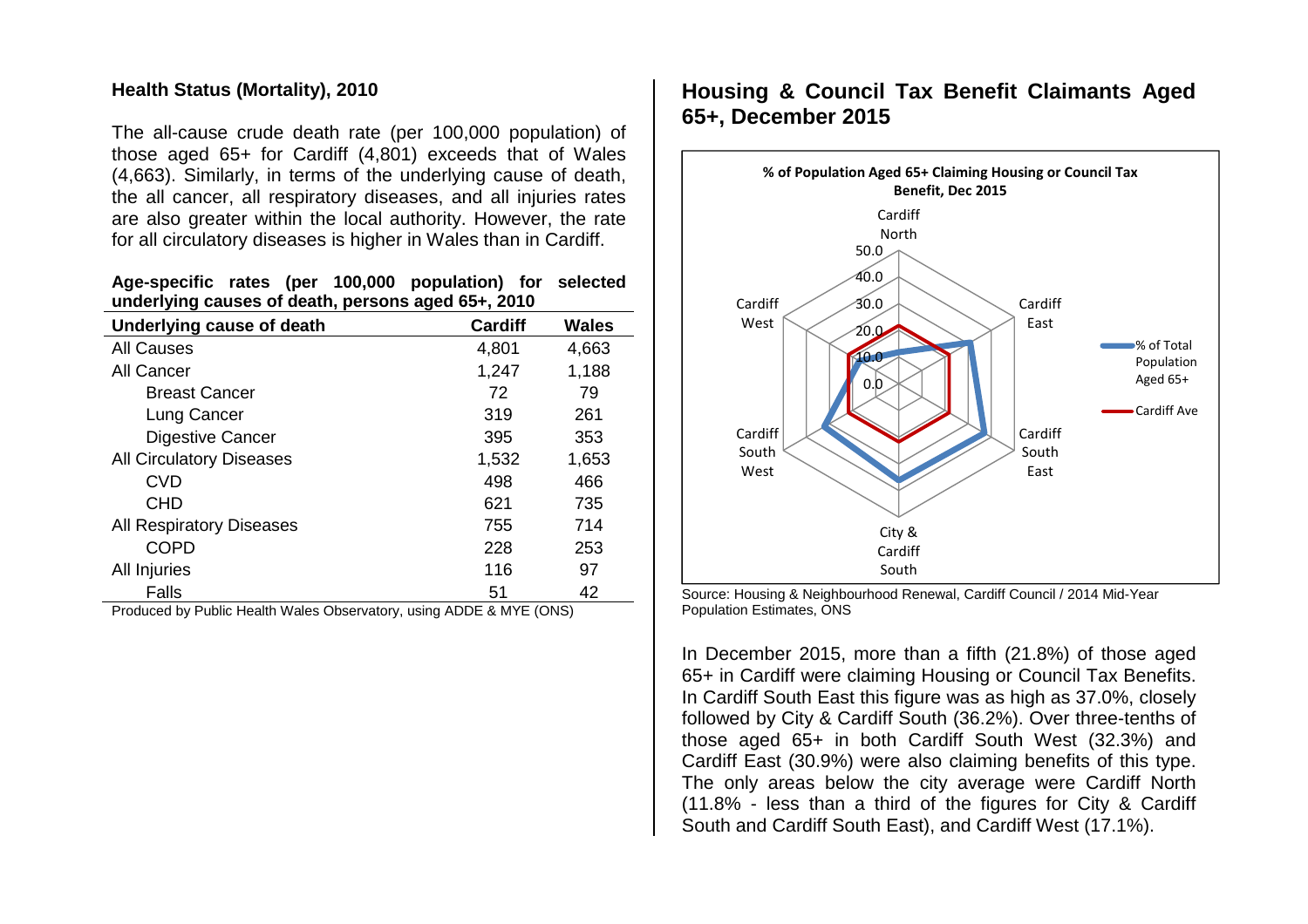## **State Pension & Pension Credits Claimants, November 2015**

Pension Credits are a means-tested top up paid if total income from all sources falls below a certain level. In November 2015, over a fifth (21.6%) of those claiming State Pension in Cardiff were also claiming Pension Credits. This was above the figure for Wales as a whole of 19.0%, but was down from 23.3% for the same period in the previous year<sup>3</sup>.



Source: DWP, Nomis

Across the city, this proportion varied more than three-fold from just over one-in-nine in Cardiff North (11.4%) to around two-fifths in City & Cardiff South (40.8%) and Cardiff South East (38.8%). Almost a third of State Pension claimants in Cardiff South West (32.3%) and Cardiff East (30.4%) were also claiming Pension Credits. Meanwhile, Cardiff West (15.5%) was the only area apart from Cardiff North with a proportion below the Cardiff average.

## **Population Aged 65+ Supported in Care Homes by the Authority, 30th September 20154**

Information from Cardiff Council's Adult Services department shows that 1.7% (844 people) of Cardiff's population aged 65+ were being supported by the Authority in care homes at the end of September 2015.

Across the city this ranged from 1.2% in Cardiff North to 2.5% in Cardiff South East, City & Cardiff South and Cardiff South West. Cardiff West (1.5%) was the only other area, apart from Cardiff North, where this figure fell below the Cardiff average. The percentage in Cardiff East (1.8%), meanwhile, was just above that of the local authority as a whole.

 $^3$  The percentages have been calculated using State Pension and Pension Credit figures that have been rounded to the nearest five.

 $<sup>4</sup>$  The address used is the last community address of service user. Numbers for</sup> Cathays and its population aged 65+ have been included in the calculations for both the Cardiff South East and City & Cardiff South figures. Addresses specified as out of county or unknown have been excluded.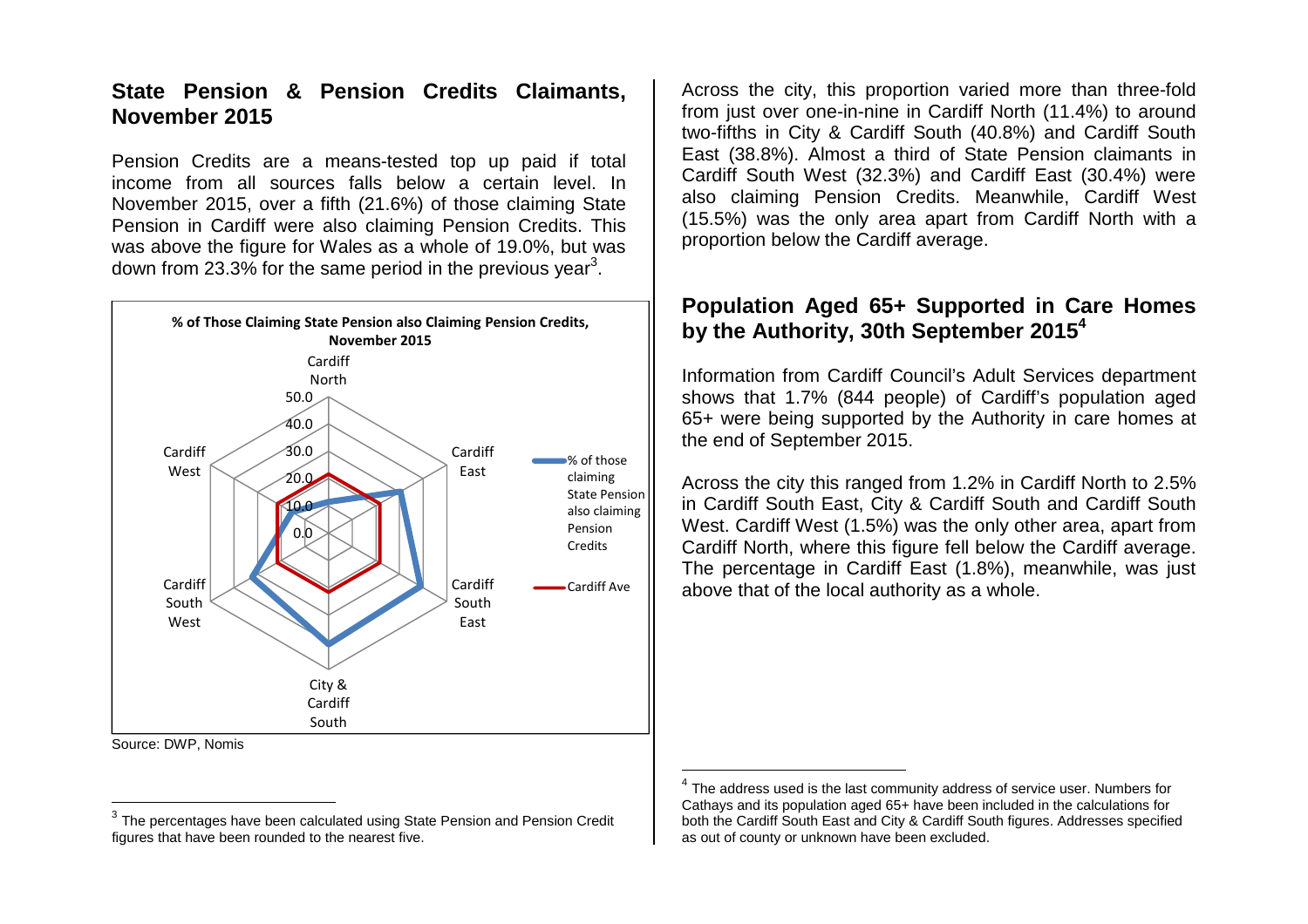

Source: Adult Services, Cardiff Council (PI SCA002b) / 2014 Mid-Year Population Estimates, ONS

## **Population Aged 65+ Supported in the Community by the Authority, 30th September 2015<sup>5</sup>**

At the end of September 2015, 4.3% (2,107 people) of Cardiff's population aged 65+ were being supported in the community by the Authority.

In Cardiff South East this percentage reached 5.2%, while Cardiff East (4.7%) and City & Cardiff South (4.7%) also exceeded the city average. In contrast, Cardiff North and Cardiff West had the joint lowest proportion of  $4.1\%$ <sup>6</sup>. Cardiff South West (4.3%), meanwhile, matched the overall figure for Cardiff.



Source: Adult Services, Cardiff Council (PI SCA002a) / 2014 Mid-Year Population Estimates, ONS

 $^5$  The address used is service user's current domiciliary address. Numbers for Cathays and its population aged 65+ have been included in the calculations for both the Cardiff South East and City & Cardiff South figures. Addresses specified as out of county or no fixed abode have been excluded.

 $^6$  The number of service users in the Llanishen (Cardiff North) and Fairwater (Cardiff West) electoral wards are inflated by there being two large Extracare schemes (a type of supported accommodation) in those areas which boost the number by about 50 and 30 respectively.